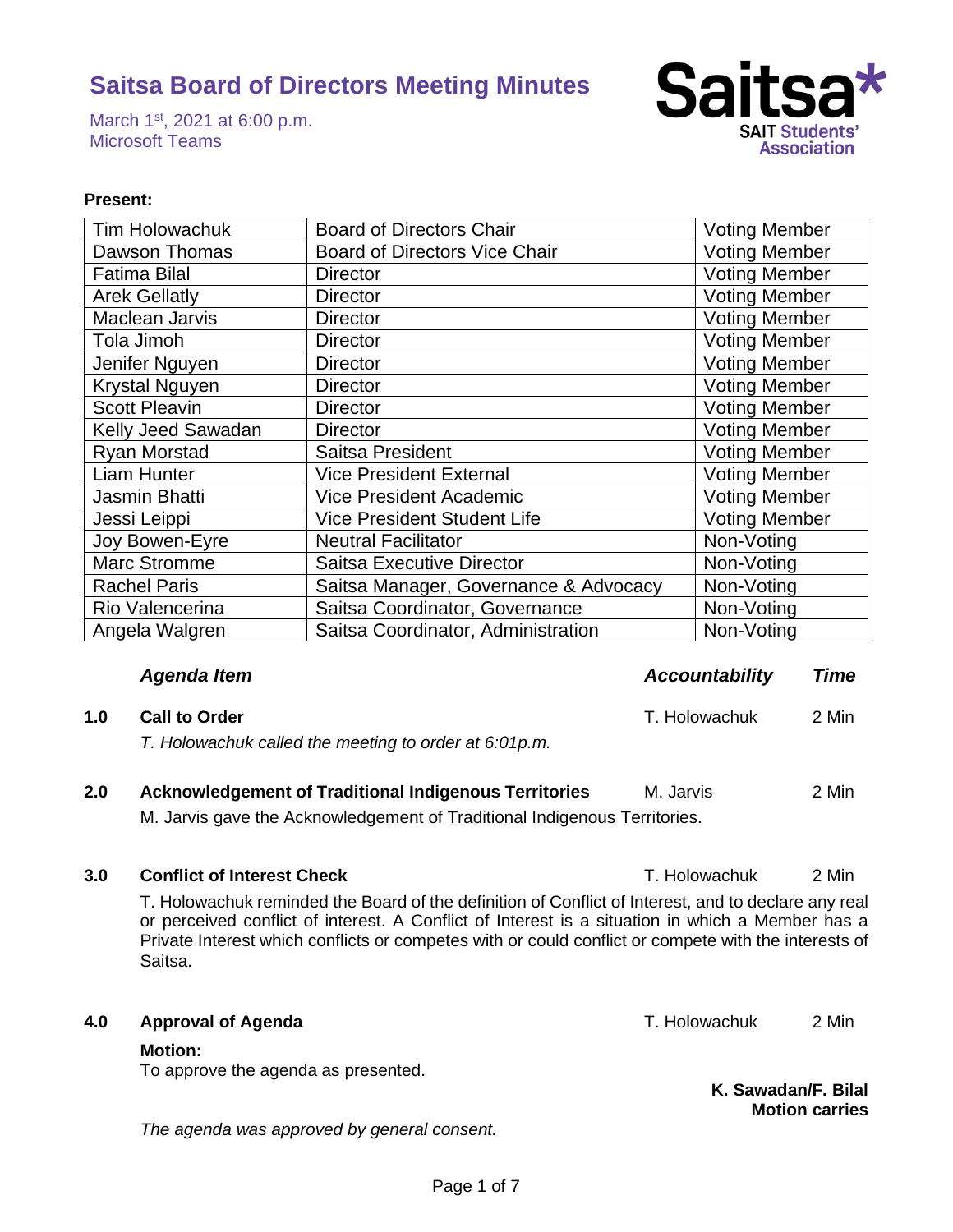March 1<sup>st</sup>, 2021 at 6:00 p.m. Microsoft Teams



## **5.0 Adoption of Minutes** T. Holowachuk 2 Min

**5.1 Special Meeting of the Board of Directors from January 18th, 2021**

### **Motion:**

To approve the Special Meeting of the Board of Directors from January 18<sup>th</sup>, 2021 meeting minutes.

## **R. Morstad/ L. Hunter Motion carries**

*The special meeting minutes from January 18th, 2021 were approved by general consent.* 

## **5.2 Special Meeting of the Board of Directors from January 25th, 2021**

### **Motion:**

To approve the Special Meeting of the Board of Directors from January 25<sup>th</sup>, 2021 meeting minutes.

## **L. Hunter/M. Jarvis Motion carries**

*The special meeting minutes from January 25th, 2021 were approved by general consent.* 

## **5.3 Regular Meeting of the Board of Directors from February 1st, 2021**

R. Paris implemented the edits suggested by the Board.

## **Motion:**

To approve the regular meeting of the board of directors from February 1<sup>st</sup> meeting minutes as amended.

## **F. Bilal/K. Sawadan Motion carries**

*The regular meeting minutes from February 1st were approved as amended by general consent.*

## **6.0 Individual Reports (maximum of 2 minutes each)**

## **6.1 President R. Morstad 2 Min**

Report as submitted.

R. Morstad is working on the Advanced Education Tuition Consultation sessions. The Video Game Co-op was launched. R. Morstad participated in the AGM. Reading Week took place, R. Morstad had time off during that week. The Fall Reading Week had a meeting today, they were suggesting is a phased approach with rolling out the fall reading week.

R. Morstad was asked when the Snake Pit program will be active. The Snake Pit application deadline is March  $5<sup>th</sup>$ ; the applicants will present on March 12<sup>th</sup>.

R. Morstad was asked if he knew a rough timeline as to when SAIT will move away from final exams. R. Morstad does not have a concrete answer; the conversations around this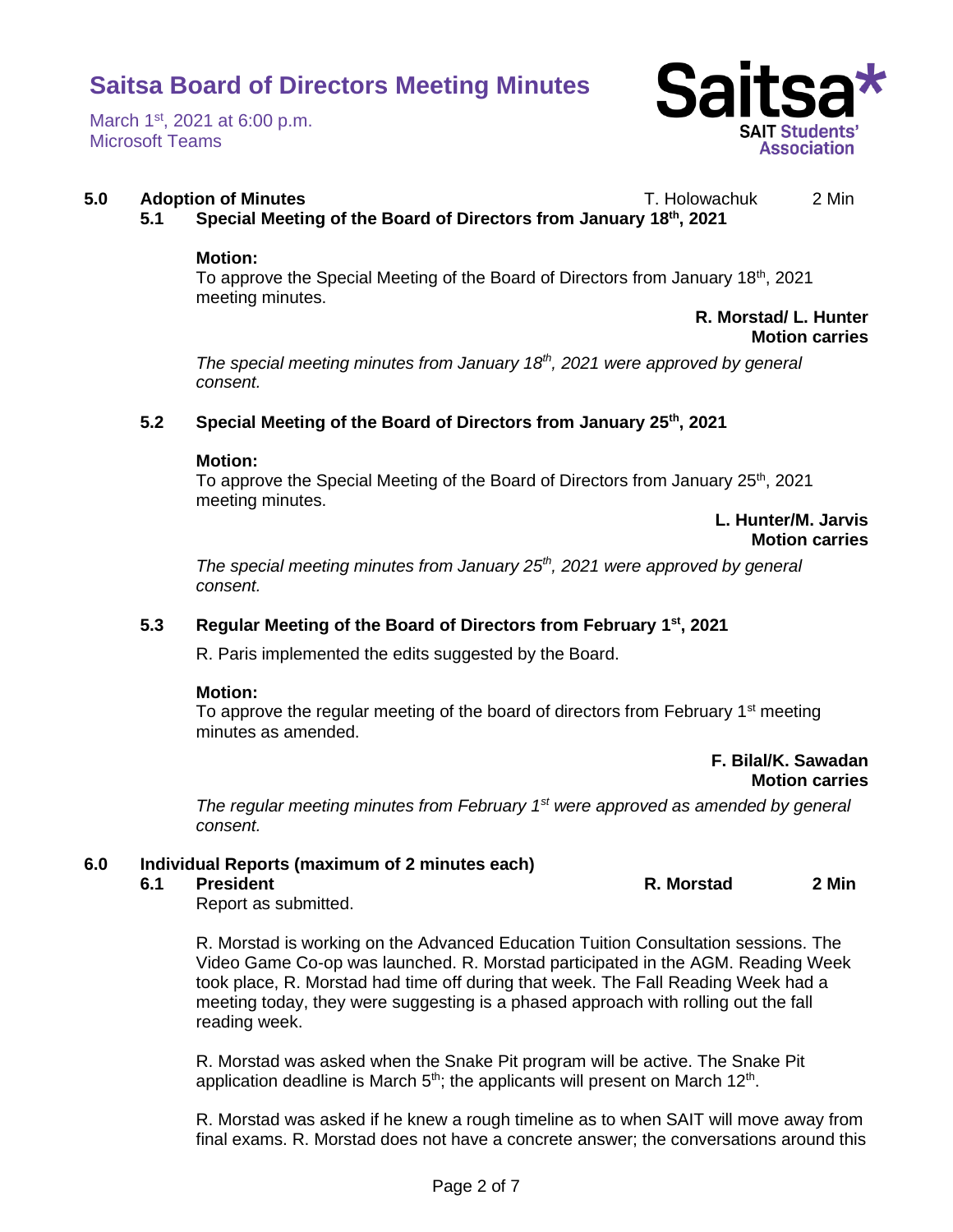March 1<sup>st</sup>, 2021 at 6:00 p.m. Microsoft Teams



topic are happening. The discussion of authentic assessments of students rather than intense testing is commencing.

R. Morstad was asked if he could expand on the Advanced Education Tuition Consultation Session regarding the letter models (A, B, C, and D). R. Morstad had a 3 hour session with Minister of Advanced Education and the department to discuss the proposed tuition models. R. Morstad explained the different models proposed (A, B, C, and D).

R. Morstad was asked if he had talked to SAIT faculty about how the budget would impact SAIT. R. Morstad talked with some faculty members in passing but has not had significant conversations.

R. Morstad was asked when does a decision need to be made regarding the Advanced Education Tuition proposals. R. Morstad informed the Board that we do not get to decide, we get to provide feedback. R. Morstad's feedback is that option B is the worst of the options, option A is also not ideal, C is the best of the worst. Other student associations in attendance had the similar feedback.

R. Morstad was asked if he connected with Dr. Ross to see how their consultations were with the Minister of Advanced Education and the Ministry regarding these proposed tuition deregulations. Dr. Ross is extremely well connected with the Alberta Government; he meets with the Chief of Staff once every two weeks. Most of consultation sessions are with CAPOA (SAIT is a part of this group). R. Morstad is meeting with Dr. Ross on Thursday to discuss Saitsa's governance changes.

**6.2 VP Academic J. Bhatti 2 Min**

Report as submitted.

This week is OER week, J. Bhatti is working on raising awareness regarding OERs. The Academic Integrity sub-committee is discussing Academic Integrity week; J. Bhatti advises the Board if they think of anything that they want included in Academic Integrity week to please reach out to her.

J. Bhatti was asked when the recommendations for Academic Integrity week are due. J. Bhatti informed them by March 19<sup>th</sup>, 2021.

J. Bhatti was asked if she received feedback from Advanced Minister of Education support in OER week. J. Bhatti said that the Minister is interested in creating a video to state their support.

J. Bhatti was asked about her monthly one-on-one meetings with B. Donaldson; she was asked about the partnership for supporting international students with NAIT that is in the works. J. Bhatti stated what was in her report is all she knows.

*S. Pleavin joined the meeting at 6:25p.m.*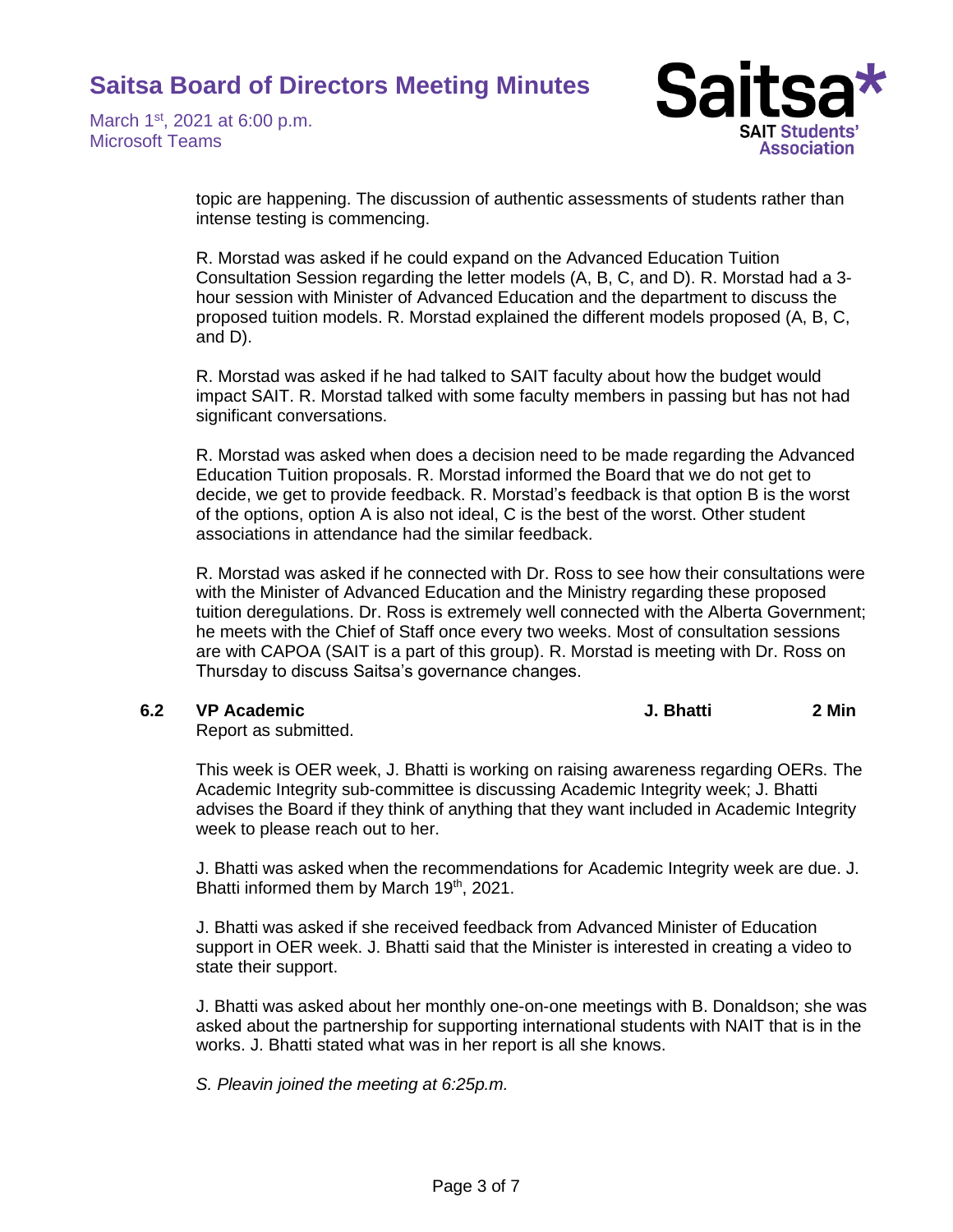March 1<sup>st</sup>, 2021 at 6:00 p.m. Microsoft Teams



**6.3 VP External L. Hunter 2 Min**

Report as submitted.

L. Hunter attended a Close the Gaps campaign meeting last night. The Close the Gaps campaign is a holistic campaign for all issue's students are facing during this pandemic. This campaign is trying to close the gap between everyone and their education; financial, mental health related, etc. R. Paris and L. Hunter have worked on the advocacy webpage of the Saitsa website; this will be launched soon.

L. Hunter was asked about the UPass working group; they are planning on piloting the MyFair app to host the UPass, the question was asked what if some students do not have a smart phone – will there still be a physical copy of the UPass available. L. Hunter hopes there still would be stickers available to those who need a sticker. The smart phone app will keep wait times down at the Office of the Registrar.

L. Hunter was asked about the CASA Strategic Plan development; what pillars did L. Hunter assist with. L. Hunter assisted with the editing of every single pillar (policy and research, advocacy, membership, and governance relations) except the membership and governance metrics; they have not gotten to that aspect yet.

L. Hunter was asked if there is a plan B in place if the UPass advocacy does not go as planned. L. Hunter said a backup plan would be a decision of the working group. A barrier could be the municipal election (with that going on, this advocacy could potentially be put on the back burner).

**6.4 VP Student Life J. Leippi 2 Min**

Report as submitted.

J. Leippi was asked what projects the Sustainability Committee are working on. The Sustainability Committee are meeting tomorrow to introduce their projects. J. Leippi can email the Board with an update.

J. Leippi was asked about the Sustainability Committee potential art project; would the artwork be student submissions. J. Leippi is hoping another committee member will join her with this initiative. She hopes this becomes an ongoing project that showcases sustainability through art with different awareness days (earth day, water day, etc.).

J. Leippi was asked if she has reached out to AUArts. M. Thususka suggested integrating sponsorship to fund this event and incentivize student artists. J. Leippi has not reached out to AUArts, since the Sustainability Committee has not met yet she wants to make sure this initiative is good with the committee beforehand.

# **7.0 Committee Reports (maximum of 5 minutes each)**

# **7.1 Finance Committee R. Morstad 5 Min**

The Finance Committee prepared an Investment Policy Statement to be reviewed and approved by the Saitsa Board of Directors later on this meeting. The Finance Committee reviewed financial statements, the income statement and the balance sheet. R. Morstad asked if any Board members want to attend these meeting, they will reach out to R. Morstad if they do.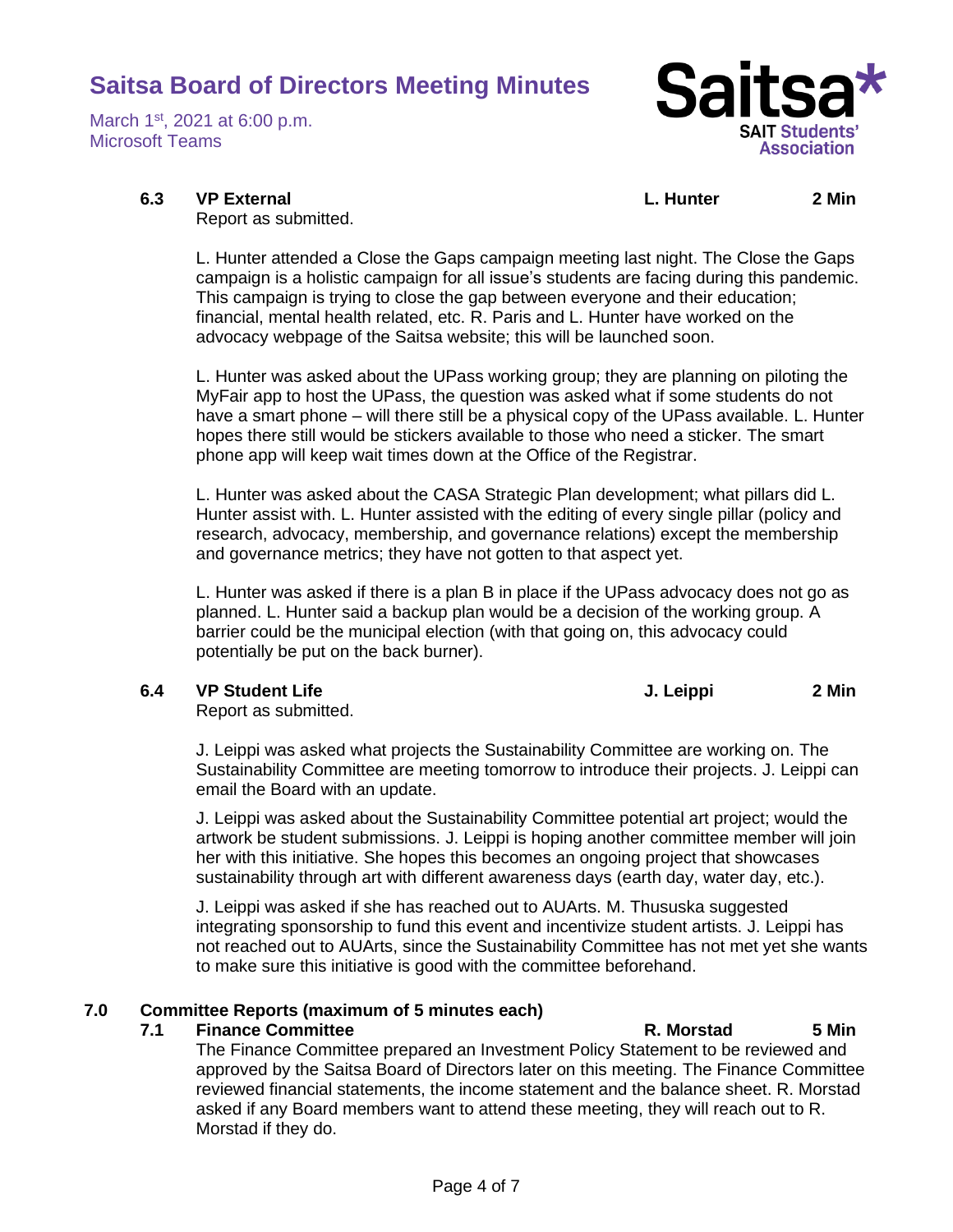March 1<sup>st</sup>, 2021 at 6:00 p.m. Microsoft Teams



D. Thomas informed the Board that the Nominations Committee met on February 25<sup>th</sup>, discussed the Election Oversight Panel candidates and sent their recommendations via email to be voted on by the Board.

committee will be meeting lots next month due to the new governance restructuring.

## **8.0 Business Items**

### **8.1 Saitsa Investment Policy Statement R. Morstad 10 Min**

R. Morstad presented the Investment Policy Statement developed by himself, M. Stromme, and the BMO Advisors. This Investment Policy Statement was reviewed and edited by the Finance Committee.

The Saitsa Investment Policy Statement is a guideline for how Saitsa wants their money invested. The investments made will be reinvested within the fund in which it was earned.

R. Morstad was asked if lowering the risk would be better or worse. R. Morstad stated if you lower risk, you lower return – if you raise risk, you could raise return. The Finance Committee determined that this level of risk is appropriate.

R. Morstad was asked what Saitsa will do with its earned investment. R. Morstad stated there might be opportunity to expand or enhance student space on campus (Saitsa Building Fund). The question was asked what happens if there is no student building from Saitsa. We would then find a creative way to expand existing student space on campus. *T. Holowachuk suggested deleting the SAIT space on the purpose statement on the investment policy statement.*

### **Motion:**

To approve the Saitsa Investment Policy Statement as amended.

**R. Morstad/K. Sawadan 14 – 0 – 0 Motion carries**

## **8.2 Societies Act Incorporation M. Stromme 10 Min**

Recommendation 6.72 from the Governance Consultants is for Saitsa to stop filing under the Alberta Societies Act. M. Stromme is suggesting the Board to task M. Stromme to seek legal advice regarding the procedure with exiting the Societies Act. The question was asked if the Board wants to leave the Societies Act or stay on.

M. Stromme was asked if he could expand on negatives of being with Societies Act. M. Stromme explained the recommendation for leaving Societies Act is because we're already mandated to exist with PSLA. As of right now we do not have documentation that we are filed under Post-Secondary Learning Act. There is also a lot of regulations you have to follow under the Societies Act.

Sait **SAIT Students'** Association

### **7.2 Governance Committee T. Holowachuk 5 Min** T. Holowachuk informed the Board that the Governance Committee has not met yet. The

**7.3 Nominations Committee D. Thomas 5 Min**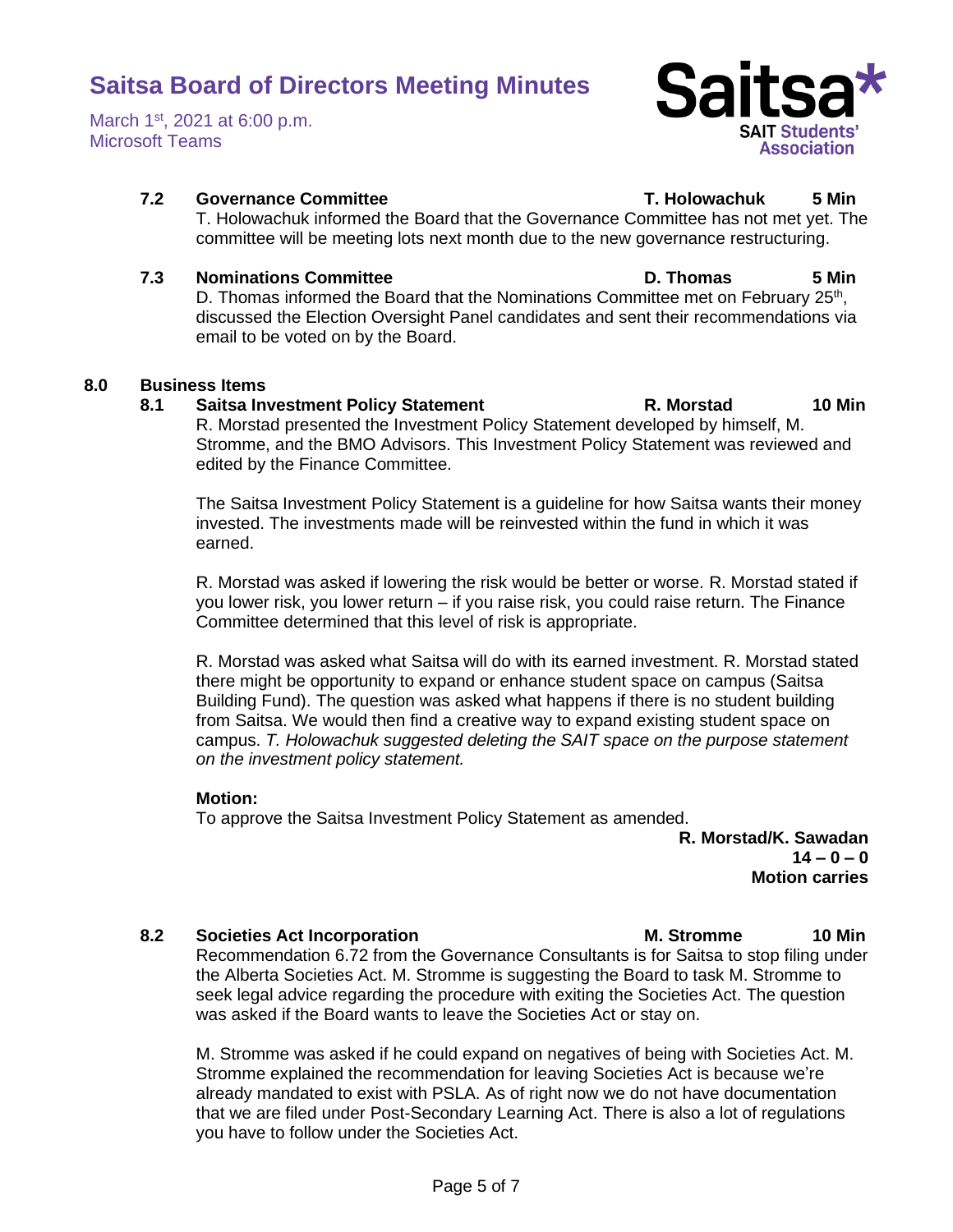March 1<sup>st</sup>, 2021 at 6:00 p.m. Microsoft Teams



M. Stromme was asked if the Societies Act is our organizational backup. The Societies Act requires you have certain bylaws, to amend bylaws in a certain way, to use their file officers, and to file certain items every year. The Societies Act provides more information on what best practice adheres to.

M. Stromme was asked what the cost would be to get a legal opinion on this matter. M. Stromme stated the cost would be around \$1,500.00.

**Action item:** The Board tasked M. Stromme to seek legal counsel in regard to recommendation 6.72, the process of leaving the Societies Act by October 2021.

### **8.3 Saitsa Banking M. Stromme 10 Min**

M. Stromme is seeking the approval of Board of Directors to open a bank account and close a bank account.

M. Stromme was asked how this will affect the position of Controller. M. Stromme said this will help them determine what we need for the future. This would make their lives easier in regard to the banking. Currently we have to transfer funds every 8 weeks from one bank account to another to pay bills. Once we move all of these bank accounts over to ATB, we will no longer have to do transfers every 8 weeks.

M. Stromme was asked why Saitsa has so many bank accounts. M. Stromme stated that was before his time; getting these bank accounts in order has been a huge process.

## **Motion:**

**Be It Resolved That** the Executive Director be authorized to close the Saitsa Bank of Montreal account XXXX-XXXX-664 and transfer the remaining funds to the Saitsa Alberta Treasury Branches (ATB) savings account.

**BIRFT** The Executive Director be authorized to close the Saitsa Bank of Montreal account XXXX-XXXX-872 and transfer the remaining funds to the Saitsa Alberta Treasury Branches (ATB) savings account.

**BIRFT** The Executive Director be authorized to close the Saitsa Bank of Montreal account XXXX-XXXX-264

> **L. Hunter/J. Nguyen 14 – 0 – 0 Motion carries**

## **9.0 Information/Discussion**

### **9.1 Upcoming Saitsa Events A. Walgren 5 Min**

A. Walgren reviewed the month of March Saitsa events with the Board. This month is the elections for the new working Saitsa Board of Directors. R. Paris went through the rules and guidelines of the elections with the Board.

## **9.2 ED Report M. Stromme 10 Min**

Report as submitted.